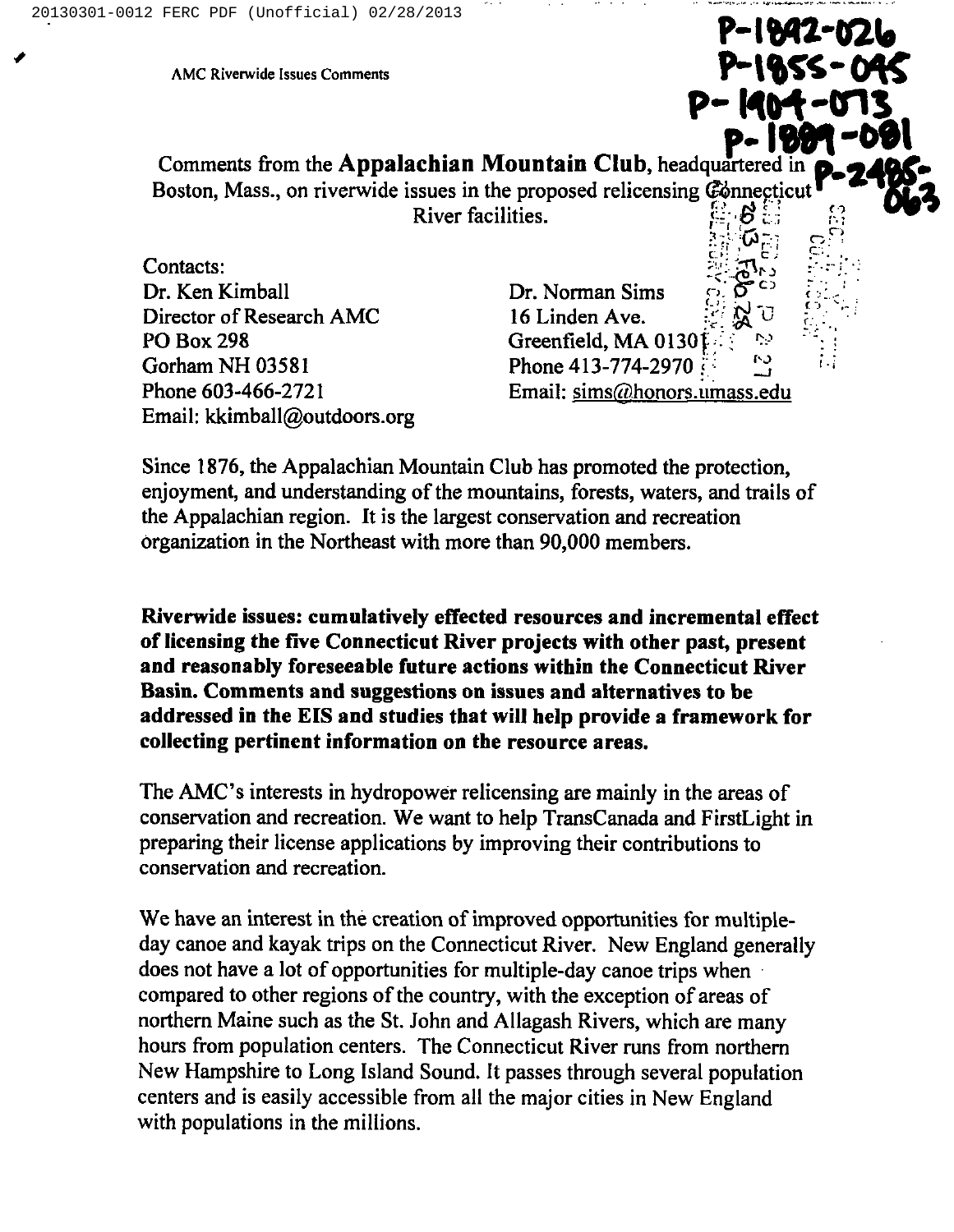## AMC Riverwide Issues Comments

The most serious obstacles to multiple-day trips are the hydropower dams themselves. The existing portage routes around the dams are grossly inadequate, too long, and dangerous. For example, the Bellow's Falls portage route is 1.5 miles long and for much of that distance follows the breakdown lane of a high-speed state highway. The only portage around Turner's Falls comes from calling the power company and requesting a truck. Campsites are scarce in Massachusetts. Access areas are closed for much of the year.

We need a study of the facilities that are necessary for canoe access to the river. Most of the existing facilities were designed for day use by motorboats. The ramps and other facilities are not particularly suited to canoeists, particularly those using wood-and-canvas canoes. Campsites are sometimes completely filled up by parties that arrive in motorboats and stay for a week.

We recommend a study of the quantity, quality, and adequacy of the land-based facilities associated with boating on the Connecticut River. This interest involves all of the facilities that are being relicensed. The study should coordinate all the facilities even though there are two hydropower owners. Flow changes that benefit recreation might have a generational impact on all the dams lower on the river. This study should examine put-in and take-out facilities especially for canoeing and kayaking, portage routes, campsites, parking and road access, seasons of operation, maintenance, and sanitary facilities. The study should include a projection of usage during the 30-year life of the licenses, and the opportunities for the project owners to buy land in order to increase recreational benefits.

In association with the above study, a study of the creation of the Connecticut River and Watershed National Blueway should be done, along with ways that the existing hydropower facilities can contribute to that effort.

On May 24, 2012, Secretary of the Interior Ken Salazar designated the Connecticut River and Watershed as the nation's first National Blueway. A Memorandum of Understanding signed in August by the departments of Interior, Agriculture, and the Army has as one objective "providing opportunities for scientific research, environmental education and outdoor recreation and access within the National Blueway to the extent compatible with agency missions." The National Blueway concept takes a watershed viewpoint and addresses the river from its source to the sea. The National Blueways System has as its goal "to advance a whole river and watershed-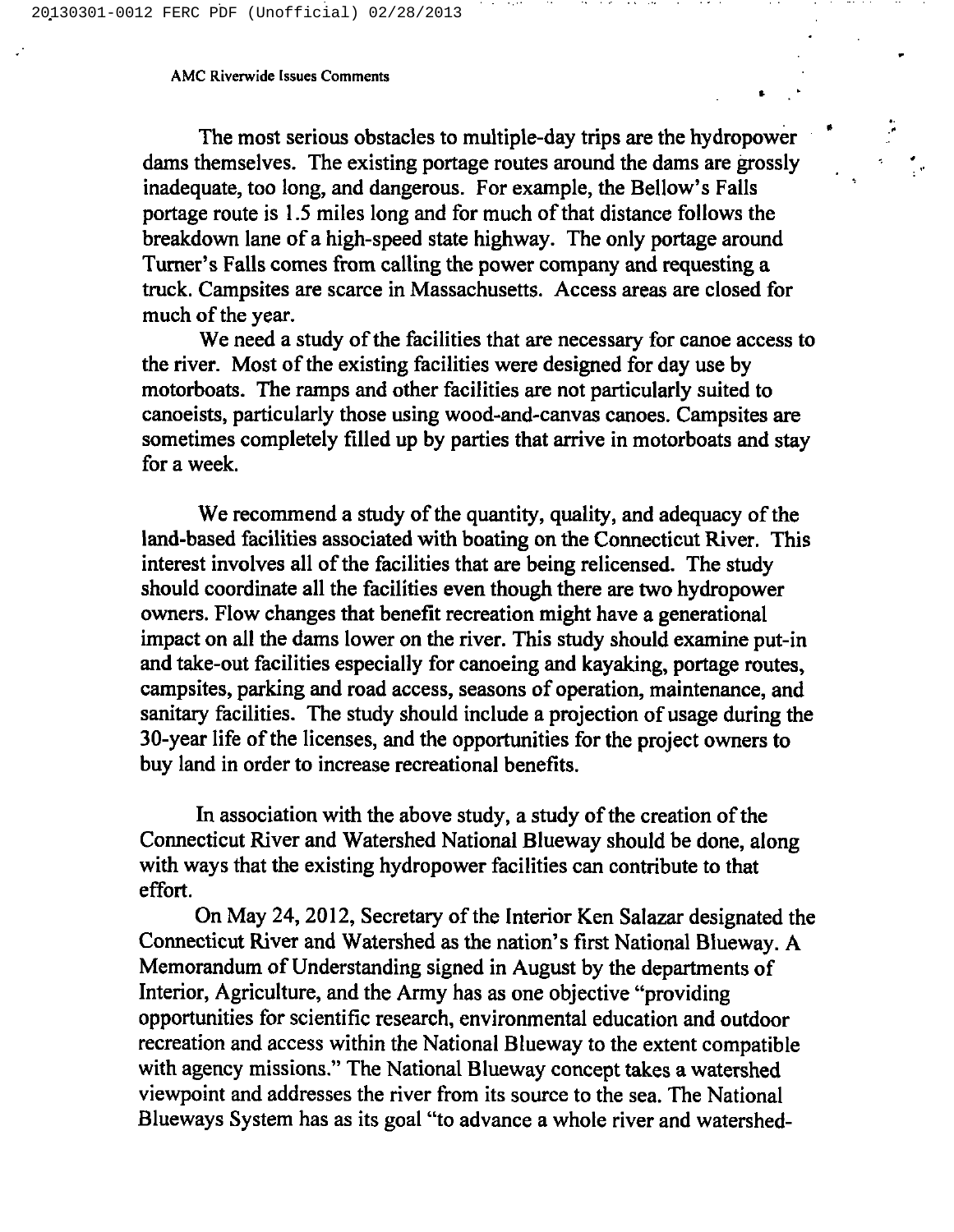## AMC Riverwide Issues Comments

wide approach to conservation, outdoor recreation, education, and sustainable economic opportunities in the watersheds in which we live, work, and play." The National Blueway designation includes all the tributaries in the watershed and involves several federal agencies.

the computation of the computation of the computation of the computation of the computation of the computation

The National Blueway engages several federal agencies including the U.S. Army Corps of Engineers, the Silvio Conte Refuge, U.S. Fish and Wildlife Service, the National Park Service, and the States of Connecticut, Vermont, New Hampshire, and the Commonwealth of Massachusetts, which have prioritized conservation, recreation, and restoration in the 7.2 millionacre Connecticut River Watershed.

Off-site mitigation for the loss of whitewater habitat by these four dams on the mainstem Connecticut River might take place on tributaries such as the West River, where the U.S. Army Corps of Engineers controls the flows. According to an MOU among Interior, Agriculture, and the Army signed in August, the Corps of Engineers "owns and operates 14 flood control dams and manages about 20,000 acres in the watershed to better manage the water supply, provide flood control and hydropower generation, and support recreation and environmental stewardship." Opportunities to engage these federal agencies and help them meet their obligations under the National Blueway System should be part of this study.

The Connecticut River Paddlers Trail and the Connecticut River Birding Trail cross several project boundaries. Their interests should be part of a framework that takes a river-wide viewpoint.

We have an interest in trails nearby and associated with project lands. A study should evaluate the adequacy and maintenance of existing trail systems for the next 30 years, and determine opportunities for additional hiking trails on project lands, and linking those trails to existing trails. Such trails in the watershed could cross project boundaries, and adding to them could involve requiring the Licensees to purchase additional land.